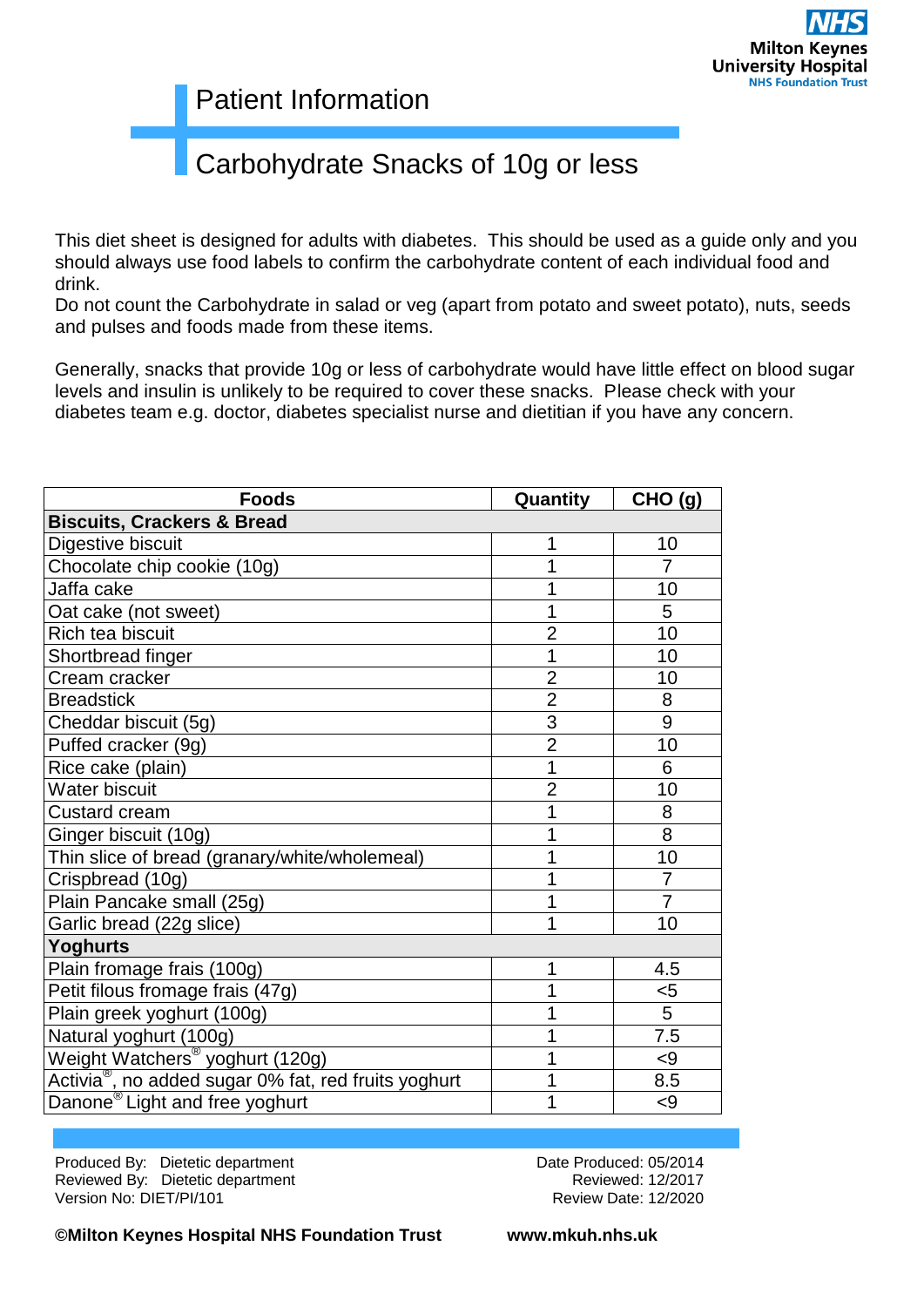### Patient Information

# Carbohydrate Snacks of 10g or less

| <b>Fruits</b>                |                   |                |
|------------------------------|-------------------|----------------|
| Apricot (fresh)              | $\overline{2}$    | 8              |
| Apricot (dried)              | 3                 | 10             |
| Apple (average)              | $\frac{1}{2}$     | 10             |
| Banana (average)             | $\frac{1}{2}$     | 10             |
| Clementine                   | $\overline{2}$    | 10             |
| Satsuma                      | 1                 | 5              |
| Grapefruit *                 | 1                 | 10             |
| Grapes                       | 10                | 10             |
| Kiwi                         | 1                 | 5              |
| Orange (average)             | 1                 | $\overline{7}$ |
| Peach                        | 1                 | 10             |
| Pear (small)                 | 1                 | 10             |
| Prune                        | $\overline{2}$    | 10             |
| Plum (small)                 | $\overline{2}$    | 10             |
| Raspberries                  | 25                | 5              |
| Strawberries Ige             | 5                 | 5              |
| Sultanas (15g)               | 1                 | 10             |
| Tangerine                    | 1                 | $\overline{7}$ |
| Cherries <sup>*</sup>        | 10                | 10             |
| Mango (Handful)              | 1                 | 10             |
| Watermelon (Ige handful)     | 1                 | 10             |
| Papaya (Ige handful)         | 1                 | 5              |
| Pineapple slice              | $\overline{2}$    | 8              |
| <b>Blueberries</b>           | 20                | 6              |
| <b>Meat/Fish</b>             |                   |                |
| Cold sliced chicken breast   | Any               | 0              |
| Chicken drumstick            | Any               | $\mathbf 0$    |
| <b>BBQ</b> chicken wings     | 6                 | 9              |
| Tinned cream of chicken soup | $\frac{1}{2}$ tin | $\overline{9}$ |
| <b>Sliced Ham</b>            | Any               | $\overline{0}$ |
| Bacon                        | Any               | $\overline{0}$ |
| Cocktail sausages            | 5                 | 6              |
| Fish fingers (100g)          | $\overline{2}$    | 6              |
| Tinned fish (1 tin)          | 1                 | 0              |
| Smoked salmon (50g)          |                   | 0              |
| Pâté (30g)                   |                   | 1              |
| Mini sausage roll (30g)      | 1                 | 8              |
| Breaded chicken nuggets      | 4                 | 9              |
| Pepperami (25g)              | 1                 | 1              |

Produced By: Dietetic department **Date Produced: 05/2014** Date Produced: 05/2014 Reviewed By: Dietetic department **Reviewed: 12/2017** Reviewed: 12/2017 Version No: DIET/PI/101 Review Date: 12/2020

**©Milton Keynes Hospital NHS Foundation Trust www.mkuh.nhs.uk**